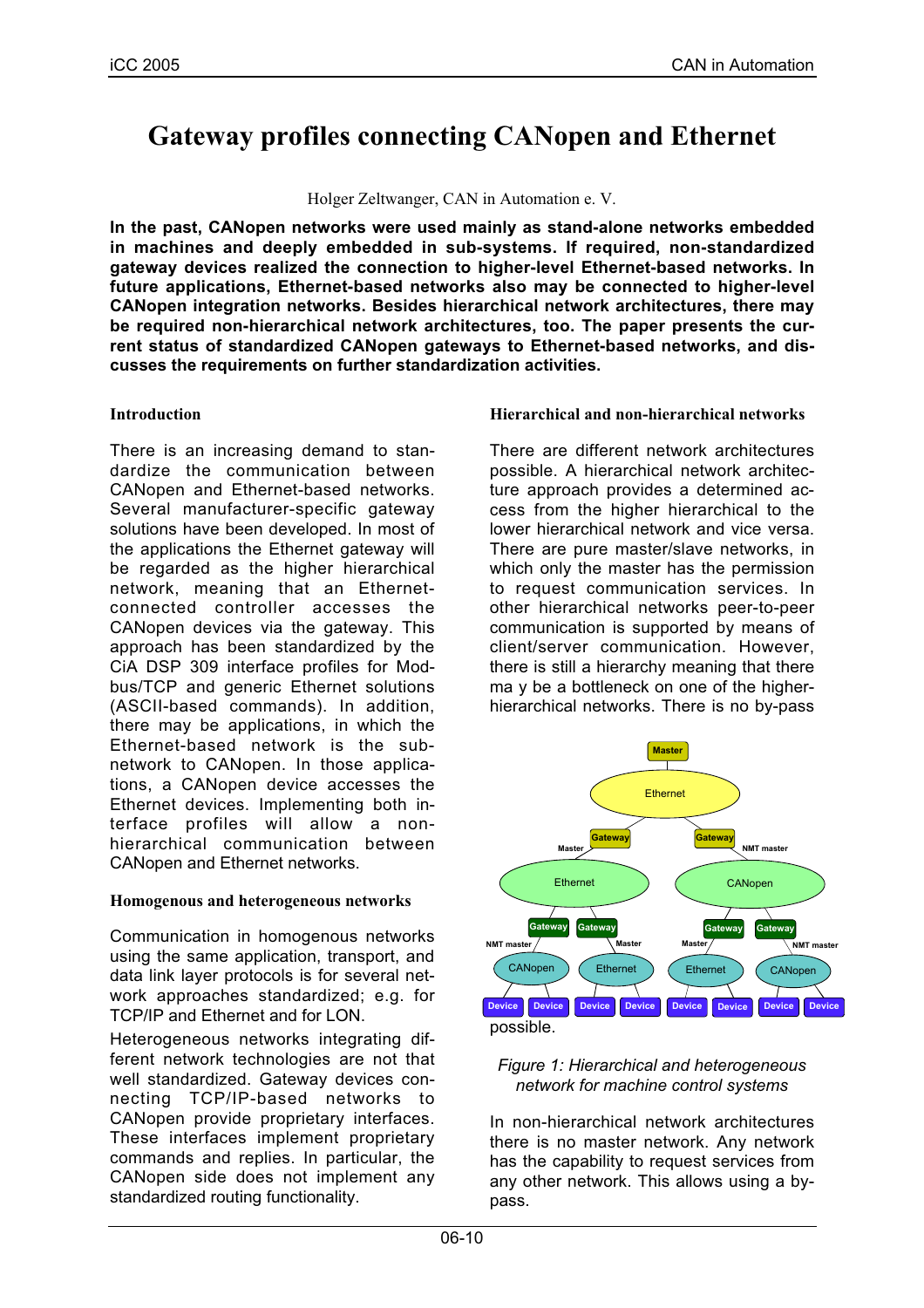# **Transparent gateways**

In homogenous CANopen network architecture, the gateway devices may be transparent to the application. The gateway device may represent up to eight generic logical devices. In the CANopen dictionary the first logical device may use the objects in the range of  $6000<sub>h</sub>$  to  $67FF<sub>h</sub>$ . The following seven logical devices use the same entries with an offset of  $800<sub>h</sub>$  and so on.

In CANopen application profiles there may be defined virtual devices allowing a higher granularity. In the CANopen application profile for lift control systems, there are defined panel and display virtual devices for up to 127 floors plus several other virtual devices. The profile also supports logical devices. Each logical device represents a single lift application. In total, one object dictionary may implement all virtual devices of eight lift control systems. This means, a gateway device may provide half of the virtual device on one of the interface and the other half on the other interface. Or it may represent all virtual devices minus one on one interface and only one virtual device on the other.

# **Cascaded network architecture**

CANopen control system may be implemented on cascaded networks. This is very easy to implement in gateway devices, if standardized CANopen application profiles are used. For example, a lift control systems based on the above mentioned CANopen application profile may be distributed to several physical networks and connected by means of transparent gateway devices.



*Figure 2: Gateway protocol structure*

If using different network technologies, the gateway devices of cascaded networks require a routing function. This routing function may tunnel CANopen communication services to another CANopen network via Ethernet. In addition, the router may send or request data from any TCP/IP network connected to the network system. This requires a logical addressing scheme mapped in each network to physical addressing scheme.

In Ethernet networks, this mapping function is implemented by the (R)ARP (reverse address resolution protocol). This protocol is defined in the RFC (request for comments) 826. This mapping function may be adopted for CANopen. One approach is to use the IP function to address logically the network and than to map the IP address to the CANopen node-ID. The (R)ARP message comprises the requested/confirmed CANopen service. In case of an SDO, the message contains the index and sub-index to be accessed. In case of a PDO, the message provides the number of PDO to be received or to be transmitted. In case of a NMT command, the command specifier is transmitted within the (R)ARP message.

# **Requesting and confirming CANopen services**

Recently, CiA members have standardized simple gateways with limited router functionality (CiA DSP 309 – Interfacing CANopen with TCP/IP). This framework defines generic communication services on the Ethernet interface.



*Figure 3: Service primitives*

The generic communication services are based on the following service primitives:

# *Request*

This instance requires a communication service.

# *Indication*

This instance is informed on event occurred on the Ethernet network.

# *Response*

This instance answers the event.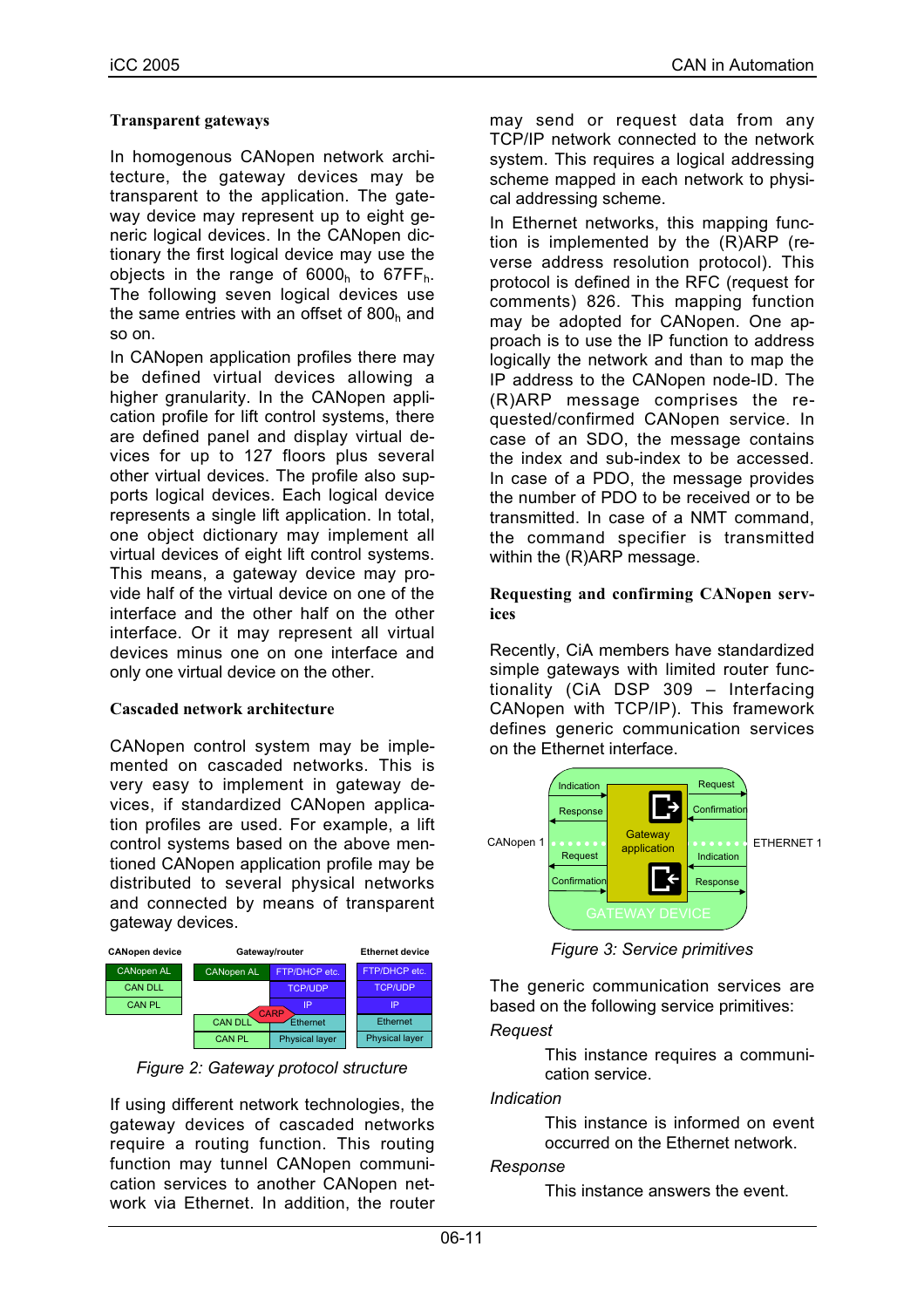# *Confirmation*

This instance receives answer on request.

The following communication services are specified:

*SDO access services*

Upload SDO, Download SDO, Configure SDO timeout

*PDO access services*

Configure RPDO, Configure TPDO, Read PDO data, Write PDO data, *RPDO received*

*CANopen NMT services*

Start node, Stop node, Set node to pre-operational, Reset node, Reset communication, Enable node guarding, Disable node guarding, Start heartbeat consumer, Disable heartbeat consumer, *Error control event received*

*Device failure management services*

Read device error, *Emergency event received*

*CANopen interface configuration services*

Initialize gateway, Store configuration, Restore configuration, Set heartbeat producer,Set node-ID, Start emergency consumer, Stop emergency consumer

*Gateway management services*

Set default network, Set default node-ID, Get version

*Controller management services*

Reset controller, Start controller, Stop controller

The CANopen gateway may support one or more of the following classes:

- *Class 1:* The gateway is a device, acting as network slave (NMT slave functionality) within the CANopen network. The device shall provide SDO client functionality.
- *Class 2:* The gateway is a device implementing the functionality of a class1 device, which additionally implements SDO requesting device (SRD) functionality.
- *Class 3:* The gateway is a device within the CANopen network acting as the CANopen manager*.*

The gateway device may support more than one CANopen network. If multiple CANopen network interfaces are implemented, the CANopen networks shall be numbered uniquely (e.g. CANopen Net 1, CANopen Net 2, etc.). In each CANopen network the connected CANopen devices are uniquely addressed by the node-ID. In each CANopen device the objects are addressed uniquely by the 16-bit index and the 8-bit sub-index.

# **TCP/Modbus protocol**

The above-mentioned services are mapped to a Modbus function code known as the *CANopen general reference command.* This command is an encapsulation of the services that is used to access (read from or write to) the entries of a CANopen object dictionary as well as controlling/monitoring the gateway device, and other CANopen devices. The TCP/Modbus protocols are defined in CiA DSP 309-2.



*Figure 4: Device view of both client and server modules*

The networked system is intended to work within the limitations of existing Modbus networks. Therefore, the information needed to query or modify the object dictionaries in the CANopen devices is mapped into the format of a Modbus message. The command has the 253-byte limitation in both the request and the response message. The shown figure illustrates how the CANopen general reference MEI type is incorporated into the Modbus encapsulated interface function code.

# **ASCII protocol**

The standardized ASCII mapping of the communication services are specified in CiA DSP 309-3. The principle communication is based on non-case-sensitive ASCII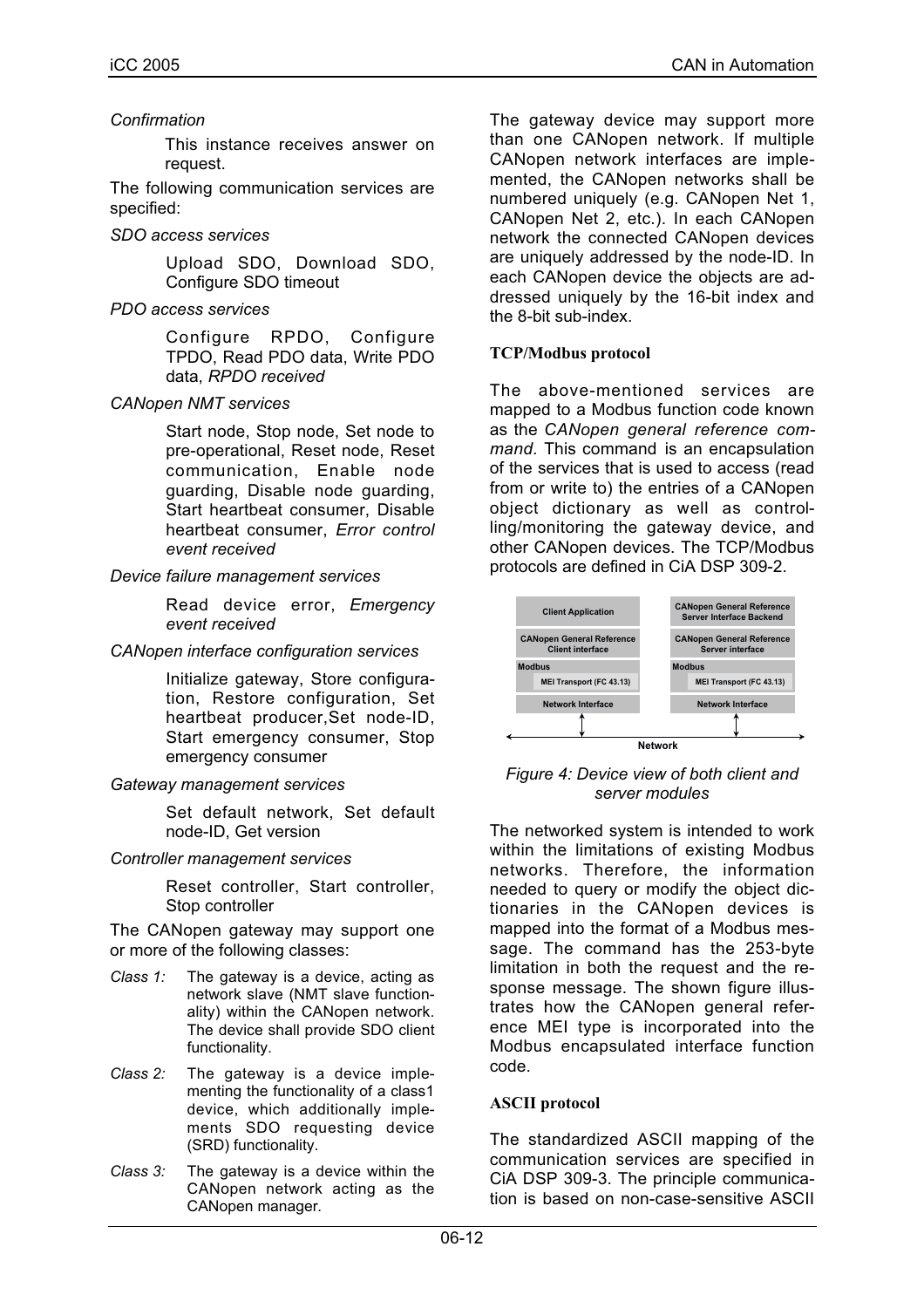strings (ISO/IEC 646) instead of architecture and CPU/compiler depending binary structures. Due to this, no application handles with things like endianness, data size and byte alignment. In all cases where numbers are used, the typical representation is like in international standards (ISO/IEC 9899).

The CANopen gateway is controlled by commands. A command is composed of tokens, which are separated by any number of white-spaces and is closed with a CRLF. All commands are confirmed. Commands start with a sequence number which is enclosed by square brackets [ ]. The sequence number is a 4-byte value. It is not used for event-triggered messages. According to the addressing principle, a network number and a node number follow the sequence number. Network number and node number are optional, when the CANopen gateway only provides one Ethernet/CAN interface or when a client presets them. Commands that affect only the server not a remote node but a net and node are given net and node are ignored.

Net numbers are starting with 1. Node numbers are starting with 1. The value 0 for net or node is used to address all networks or all nodes. The token <value> designates a value of the possible CANopen data types. Within the description of the commands the sequence number is omitted for reasons of readability.

The CANopen gateway shall respond with the same sequence number at the first position as given by the request. This number shall be given in decimal format. There shall be only one response to a request. Messages due to errors in the CANopen network or the occurrence of communication objects using the producer-consumer principle shall not use a sequence number. The content of eventtriggered messages is described within the command description that enables the specific service.

## **Requesting and confirming Ethernet services**

In order to request and confirm services from Ethernet devices by a CANopen device, corresponding communication services are required. There are no such services standardized yet. The following functions should be considered:

# *Configuration services*

Upload configuration data, Download configuration data

# *Real-time services*

Read real-time data, Write realtime data

#### *Network management services*

Start device, Stop device, Set device to pre-operational, Reset device

*Device failure management services*

## Read device error

*TCP/IP interface configuration services*

Initialize gateway, Store configuration, Restore configuration

## *Gateway management services*

Set default network, Set default device-ID, Get version

## *Controller management services*

Reset controller, Start controller, Stop controller

These services may be implemented by dedicated Ethernet-based protocols such as generic TCP/IP, EtherCAT, Ethernet-Powerlink, etc.

CiA has not yet standardized CANopen protocols for accessing Ethernet devices by means of a gateway. There may be a need for generic TCP/IP networks as well as for dedicated EtherCAT and Ethernet Powerlink networks. The above proposed C(R)ARP may be considered as a candidate for generic TCP/IP networks.

# **CANopen-Ethernet-CANopen bridges**

Network architectures as shown in Figure 5 may require real-time capability, in particular in machine control systems. The real-time performance of the single CANopen sub-networks is predictable by worst-case scenarios as described in the literature. The same can be done for Ethernet networks with real-time capability (e.g. EtherCAT or Ethernet Powerlink). Additionally, the real-time capability and performance of the gateway has to be considered. The real-time performance of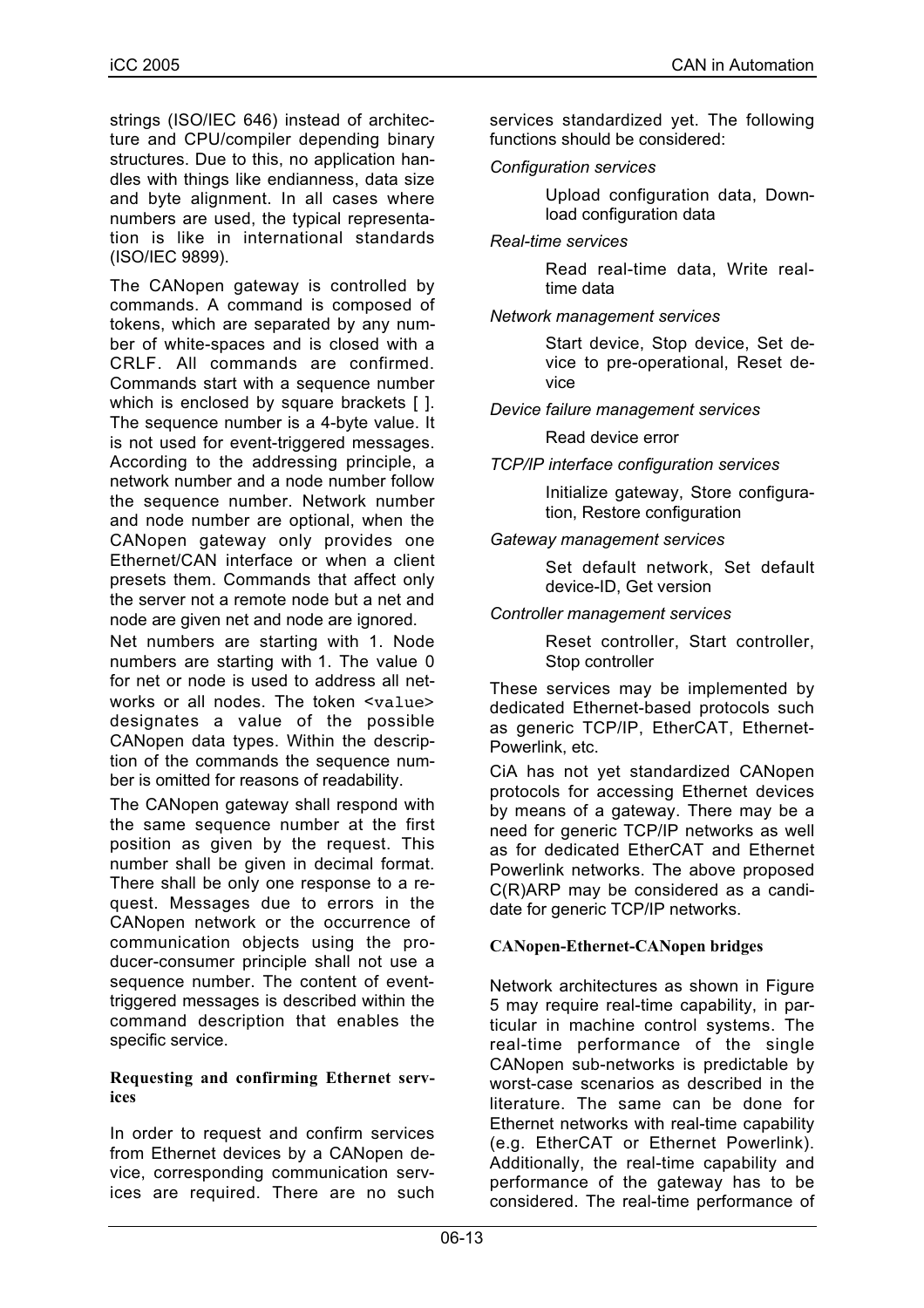the gateway is higher if the Ethernet network uses a CANopen-compliant object and data model.



*Figure 5: Ethernet as integration platform*

Implementing the above introduced C(R)ARP, the gateway stores in the CARP cache the often used connection parameters. This increases the real-time performance. The CARP cache avoids the transmission of Ethernet broadcast messages to locate the destination device. Another approach could be pre-defined and fixed communication connections. However, such a static gateway implementation is suitable for smaller control systems without network reconfiguration requirements.

If the Ethernet network uses the CANopen object dictionary and the CANopen profile specifications, it is possible to design transparent gateways. This is that the user does not see in which network technology is used.

The simple example in Figure 6 shows that the Ethernet-connected controller communicates only with the gateway device that represents the drive and the input devices. On the CANopen side the gateway represents the controller. For devices it looks like there is only one network. However, the network performance is lower because you have to consider the delay times in both networks as well as in the gateway device. Nevertheless, in more complex control systems transparent gateway may be used to increase the number of connectable devices, to achieve longer network distances, or to separate sub-systems in order to reduce impacts between the sub-systems.

In non real-time applications, the Ethernetbased integration platform may be an Intranet or even the Internet. There have been already presented several papers on this topic in previous iCC conferences. In particular, the configuration, diagnostics, and software download may be performed via Intranet or Internet. In those applications, there are normally no real-time requirements.



*Figure 6: Transparent CANopen/Ethernet gateway using CANopen object dictionary definitions and CANopen profile specifications*